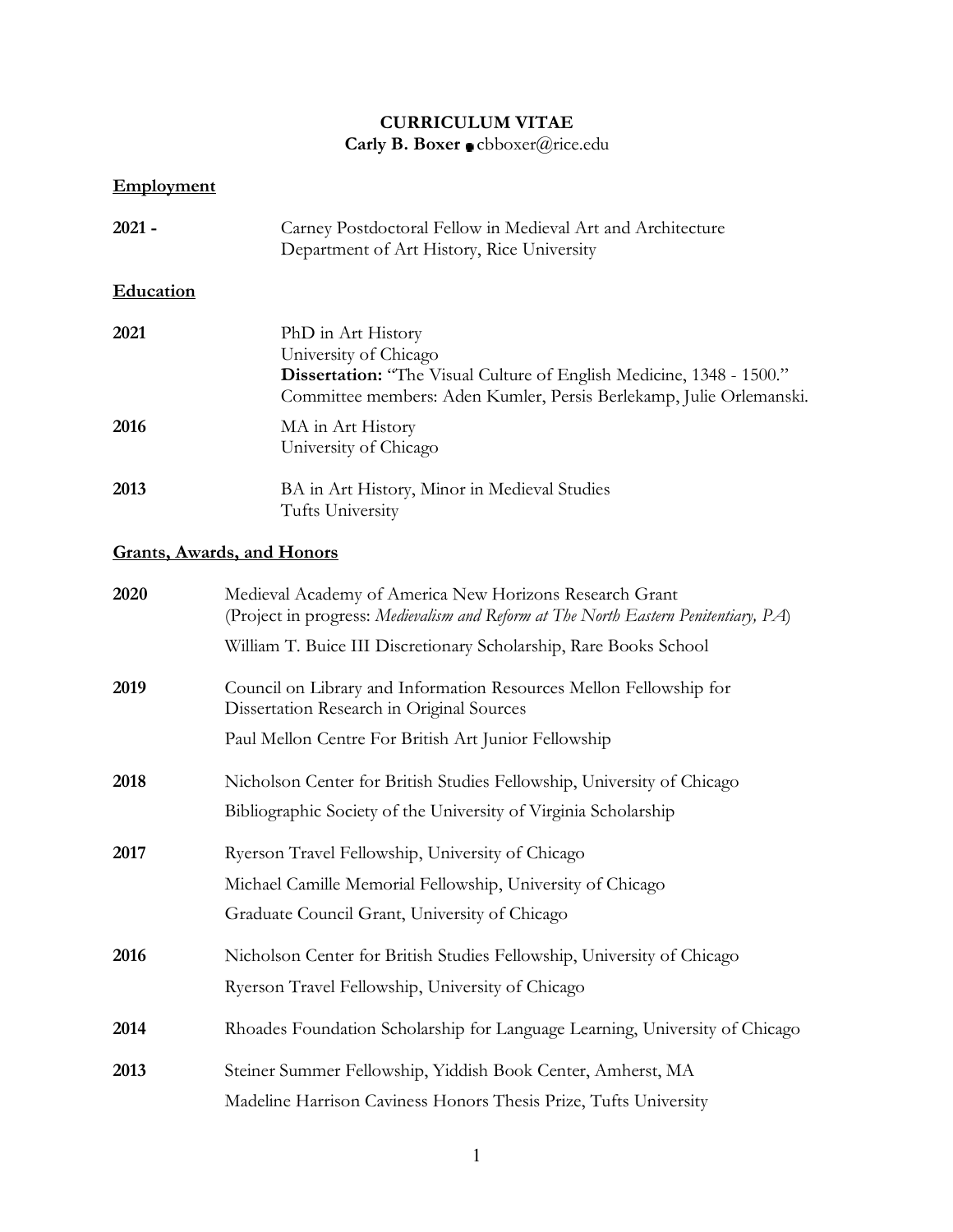Carly B. Boxer CV

## **Teaching Experience at The University of Chicago**

### **Lecturer:**

"Monsters and Miracles: Representing the Strange in Medieval Art," ARTH 23809, Chicago Object Study Initiative Undergraduate Seminar, Winter 2021

"Introduction to Medieval Art," ARTH 14200, Summer 2020, Fall 2020

"The Art of Premodern Science," ARTH 17225, Winter 2020

## **Course Assistant:**

"Art in the Age of the Protestant Reformation," ARTH 14810, Winter 2020

"Introduction to Islamic Art and Architecture," ARTH 16709, Winter 2017

"Introduction to Medieval Art," ARTH 14200, Fall 2016

### **Publications**

"Reading Palms, Handling Hands: Learning, Embodiment, and Images in A Late Medieval Chiromancy Roll." Forthcoming (2021), *Eolas*

"Urosocopy Diagrams, Judgment, and the Perception of Color in Late Medieval England." Forthcoming (2021), *Word & Image*

## **Outreach**

"Images: The Secret Ingredient for Engagement," ARTSTOR Webinar, November 2020

"Diagrams, Painting, and Urine." Wellcome Library Medieval Cluster Research Newsletter, 2020

## **Conference and Symposium Presentations**

| 2021 | "al ordynawnce of nature: Chiromancy, Practice, and Prognosis in an English Manuscript<br>Roll." Astrology in Practice: Perspectives from the History of Visual and Material<br>Culture, International Congress of Medieval Studies, Kalamazoo, MI, May 2021 |
|------|--------------------------------------------------------------------------------------------------------------------------------------------------------------------------------------------------------------------------------------------------------------|
| 2020 | "Symptomatic Subjects: Bodies, Medicine, and Causation in the Literature of Late<br>Medieval England." Roundtable, University of Chicago, December 2020                                                                                                      |
|      | "Repetition: Practice and Perception as Late Medieval Approaches to Health."<br>Research in Art and Visual Culture Workshop, University of Chicago, November<br>2020                                                                                         |
|      | "Seeing (And Not Seeing) The Future: Physiognomy, Time, and Techniques of<br>Observation in Late Medieval England." Technique and Technology in the Middle<br>Ages, University of Pennsylvania (Cancelled due to COVID-19)                                   |
|      | "Making and Seeing: Medieval Manuscripts at Wellcome." Invited lecture at the<br>Wellcome Library, London UK (Postponed due to COVID-19)                                                                                                                     |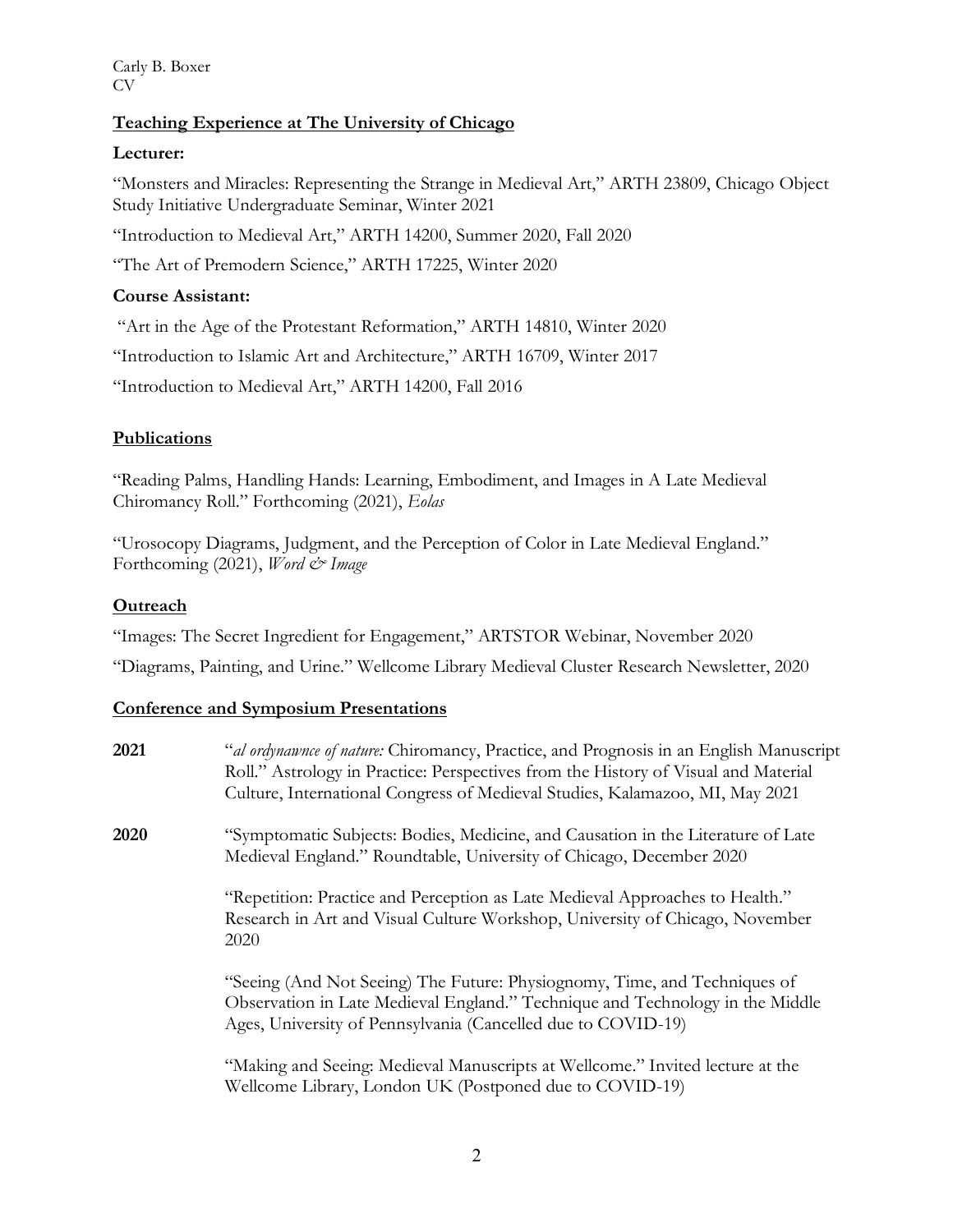|      | "Individuation: Surgical Looking and the Opportunity of Portraiture in<br>Arderne's Practica." Medieval Studies Workshop, University of Chicago, January 2020                                                                                                              |
|------|----------------------------------------------------------------------------------------------------------------------------------------------------------------------------------------------------------------------------------------------------------------------------|
|      | "History Embodied: Entombing the Past in Late Medieval Toledo" Respondent to<br>Benjamin Diego, Research in Art and Visual Evidence, University of Chicago,<br>January 2020                                                                                                |
| 2019 | "Autobiographical Medicine: Patient Portraits, Individuation, and First-Hand<br>Experience in the Work of John Arderne." Researching the Autobiographical<br>Impulse: New Methods and Texts in Medieval Autobiography Studies, NYU-<br>Florence, La Pietra, September 2019 |
|      | "Seeing Like A Surgeon: Repetition in Medieval Medical Drawings." Drawing and<br>Weaving: Lines, Indexicality, and Transferring Knowledge in the Premodern World,<br>University of Bern, May 2019                                                                          |
| 2018 | "Portrait of a Patient: Figuring Body and Identity in John Arderne's Practica."<br>Permeable Bodies in Medieval and Early Modern Visual Culture, University College<br>London, October 2018                                                                                |
|      | "Marginal Bodies: Anonymity, Naturalism, and Anal Fistulae in John Arderne's Liber<br>Medicinalium." Illinois Medieval Association Annual Conference, Loyola University of<br>Chicago, February 2018                                                                       |
| 2017 | "Bodily Parts: Medical Diagrams and Mechanical Bodies in Al-Jazari's Book of<br>Knowledge of Ingenious Mechanical Devices." Association of Art Historians Summer<br>Symposium, University of Glasgow, July 2017                                                            |
|      | "Case Pending: Suspension of/and Judgement in Alain Chartier's Livre de l'Espérance"<br>Respondent to Daisy Delogu, Medieval Studies Workshop, University of Chicago,<br>February 2017                                                                                     |
|      | "Fluid Color: Observation and Visual Comparison in Middle English Uroscopy<br>Images." Center for Renaissance Studies Conference, Newberry Library, Chicago, IL<br>January 2017                                                                                            |
| 2016 | "Fluid Color: Uroscopy and Relative Visual Judgment in Late Medieval England."<br>Research in Art and Visual Evidence Workshop, University of Chicago, May 2016                                                                                                            |
|      | "Seeing and Being Seen in Courtly Art: Tristan and Isolde's Midnight Tryst."<br>Respondent to Beth Woodward, Research in Art and Visual Evidence, University of<br>Chicago, November 2016                                                                                  |
|      | "The Outlier as Exemplar: The Bayeux Tapestry' in English Textile History."<br>Respondent to Christina Normore, "Nearness   Rift: Art and Time in the Textiles of<br>Medieval Britain." Colloquium at the University of Chicago, April 2016                                |